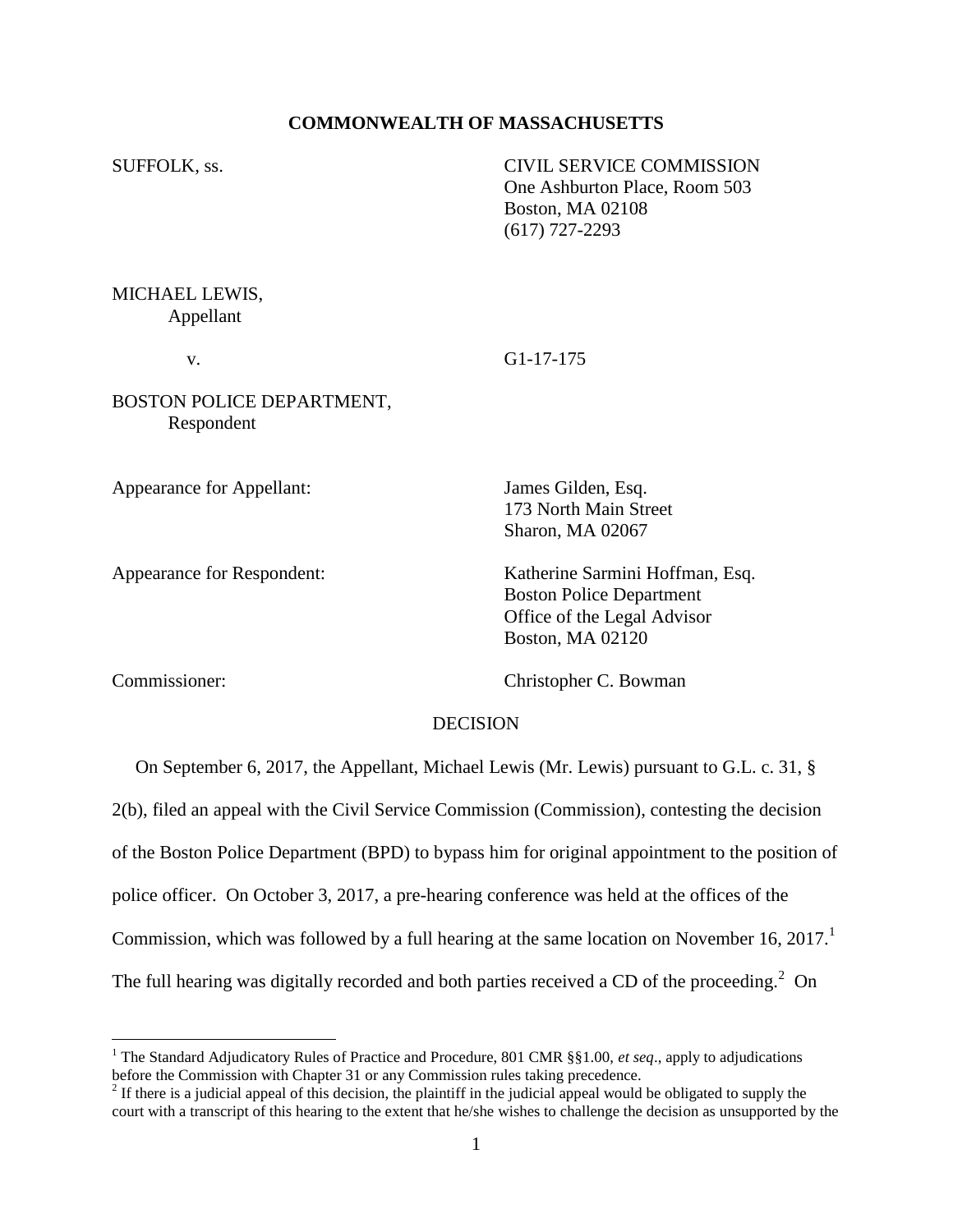January 19, 2018 (Respondent) and January 21, 2018 (Appellant), the parties submitted posthearing briefs in the form of proposed decisions.

# **FINDINGS OF FACT**

 Eight (8) exhibits were entered into evidence at the hearing: Respondent Exhibit 1-7 and Appellant Exhibit 1. Based on the documents submitted and the testimony of the following witnesses:

## *For the Boston Police Department:*

- Gloria Kinkead, Detective, BPD;
- Nancy Driscoll, Director of Human Resources, BPD

# *For Mr. Lewis:*

 $\overline{a}$ 

Michael Lewis, Appellant;

and taking administrative notice of all matters filed in the case and pertinent statutes, regulations, case law and policies, and reasonable inferences from the credible evidence, a preponderance of the evidence establishes the following findings of fact:

1. Mr. Lewis is a thirty-eight (38) year old male. He was born in Trinidad and Tobago and has resided in Massachusetts for most of his life. He briefly attended Merrimack College but did not receive a degree. (Respondent Exhibit 1)

## *Prior Employment at a Local Hospital that is Relevant to this Appeal*

2. Mr. Lewis was employed by a hospital in Boston for approximately four (4) years from June 2010 to June 2014. Mr. Lewis was provided with a copy of the hospital's Human Resource Policies when he began his employment in June 2010. For the majority of his employment, Mr. Lewis worked as a "surgical coordinator" and administrative assistant. Mr. Lewis's

substantial evidence, arbitrary and capricious, or an abuse of discretion. If such an appeal is filed, this CD should be used to transcribe the hearing.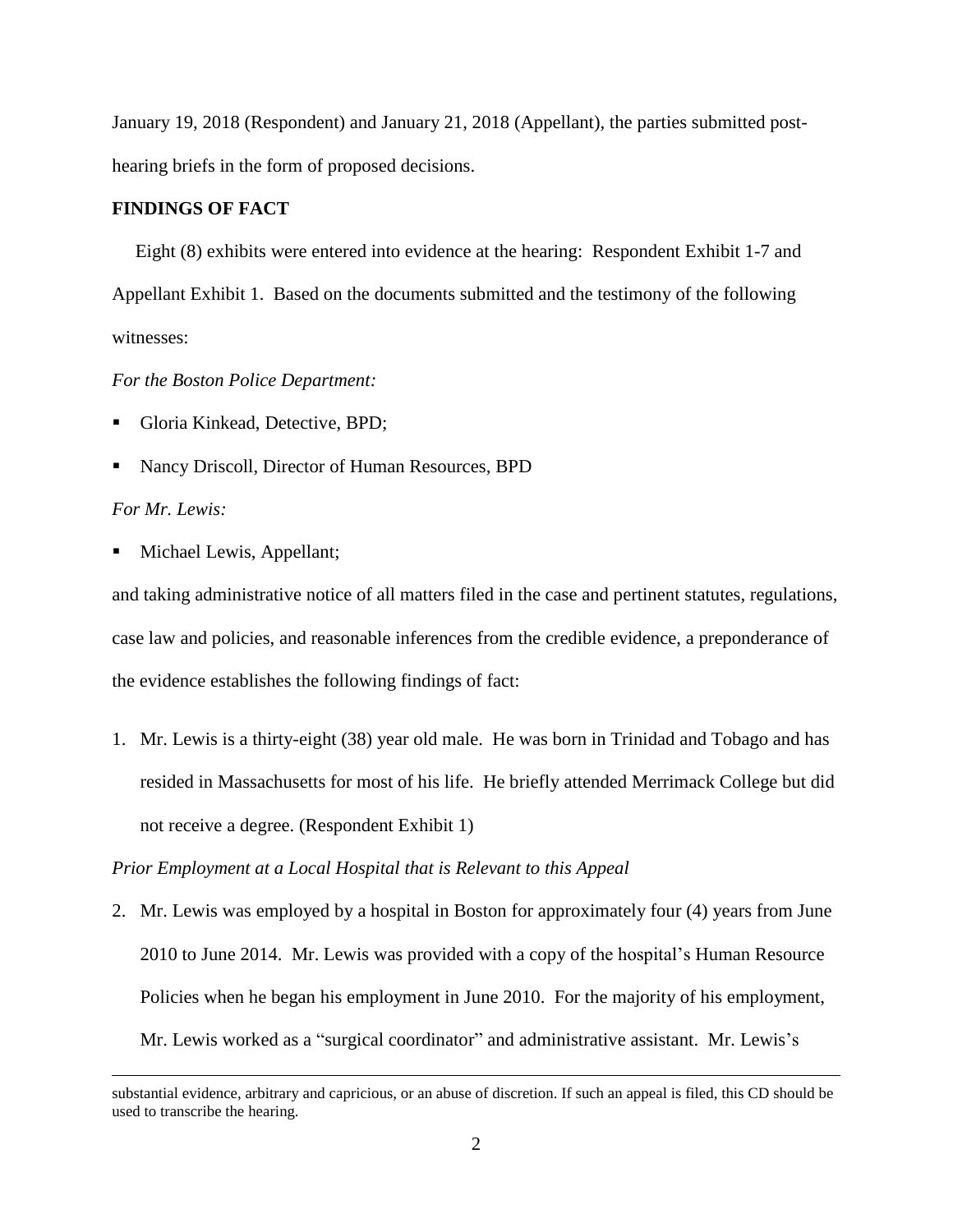duties included: checking in patients, prepping patients' charts, and booking surgeries. Mr. Lewis worked directly for two (2) physicians. *(Testimony of Mr. Lewis).*

- 3. Mr. Lewis does not hold any medical degrees. The hospital was Mr. Lewis's first medicalrelated employment. *(Testimony of Mr. Lewis).*
- 4. Medical order forms must be completed by a doctor. A pre-printed form is used for most medical procedures and contains the following information: (1) procedure name, (2) check box for which eye(s) needs to be dilated, and (3) signature box for the physician to initial. *(Testimony of Mr. Lewis).*
- 5. Mr. Lewis believed that he had an implied agreement with a doctor to prepare and sign medical order forms for minor procedures.<sup>3</sup> Mr. Lewis claims that a manager was aware of this implied agreement. *(Testimony of Mr. Lewis).*
- 6. In addition to medical order forms, Mr. Lewis signed other documents for the doctor. Specifically, Mr. Lewis signed the doctor's correspondence "with her authorization, yes, after she reviewed the letters." *(Testimony of Mr. Lewis).*
- 7. On June 19, 2014, a patient was seen by the doctor at the hospital for a minor laser procedure. The minor laser procedure was being performed to prepare the patient for Descemet Membrane Endothelial Keratoplaty (hereinafter "DMEK") which was scheduled to take place a few days later.<sup>4</sup> DMEK is a major procedure which involves stripping the diseased part of a cornea from the eye. Mr. Lewis had no experience assisting in any

 $\overline{a}$ 

<sup>&</sup>lt;sup>3</sup> During the hearing on November 16, 2017, Mr. Lewis stated: "So what she did say to me on instances like the (ineligible)—the minor procedures, you basically can take care of it. She didn't direct—she didn't directly say, hey, you can do that, but it was more non-verbal, hey, Michael will take good care of you when she would bring the

patient up and say, Michael will take good care of you, we'll get this done today." (Testimony of Mr. Lewis).<br><sup>4</sup> In testifying at the Commission hearing on November 16, 2017, Mr. Lewis first testified that the patient pre on June 19, 2014 for a YAG procedure to improve blurry vision after undergoing cataract surgery one (1) week prior. Mr. Lewis then informed the Commission that he was mistaken and that the patient presented for a preliminary procedure in anticipation of a DSEK. Thereafter, Mr. Lewis stated that he was mistaken again and that the patient was seen for a minor laser procedure in anticipation of a DMEK procedure as detailed above. *(Testimony of Mr. Lewis).*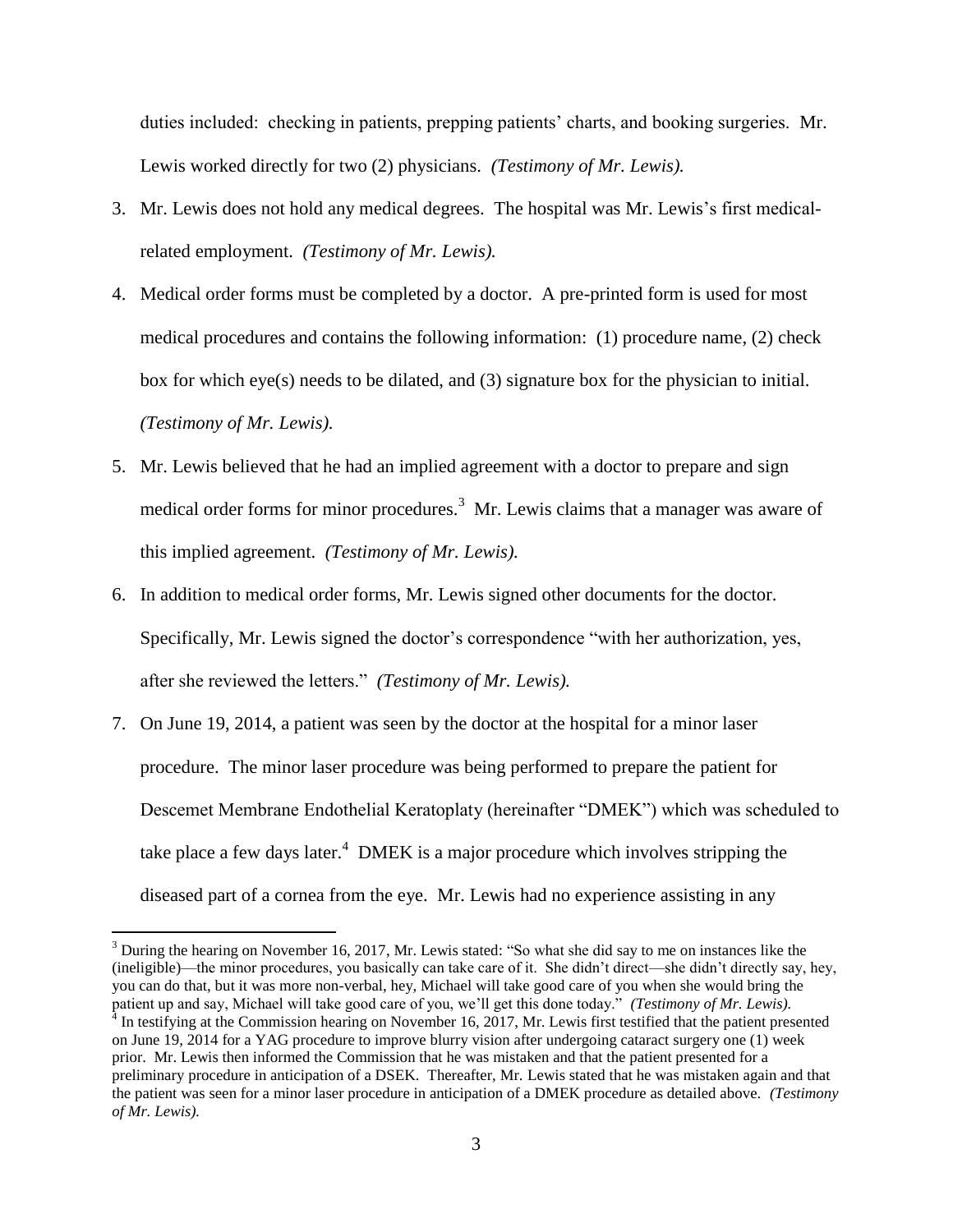capacity with DMEK. The doctor informed Mr. Lewis that the patient presented a "complicated" case. *(Testimony of Mr. Lewis).*

- 8. After assisting with the last minute scheduling of the patient's minor laser procedure, Mr. Lewis prepared a medical order form requesting that a technician dilate one (1) of the patient's eyes in preparation for the minor laser procedure. Specifically, Mr. Lewis wrote down the procedure name, indicated which eye needed to be dilated, and initialed for the doctor on the pre-printed medical order form. The doctor did not inform Mr. Lewis that dilation was necessary for the minor laser procedure. Mr. Lewis did not ask any questions or request assistance before completing the medical order form. Mr. Lewis did not make any attempt to locate the doctor or another physician before preparing the medical order form and signing the doctor's initials. Mr. Lewis engaged in this course of action pursuant to his perceived implied agreement with the doctor.<sup>5</sup> (Testimony of Mr. Lewis).
- 9. After meeting with the patient to perform the minor laser procedure, the doctor realized that the patient's eye had been erroneously dilated. The patient had to have the dilation reversed before she could proceed with the minor laser procedure. As a result, the patient submitted a complaint to the hospital alleging undue discomfort. *(Exhibit 5 and Testimony of Mr. Lewis).*
- 10. Thereafter, Mr. Lewis was approached by a manager about the incident. Mr. Lewis explained his actions, cited his implied agreement with the doctor and admitted to preparing

 $\overline{a}$ 

 $<sup>5</sup>$  At the hearing on November 16, 2017, Mr. Lewis testified:</sup>

<sup>&</sup>quot;Q: Did [the doctor] say anything to you prior to you completing the signed order in this case?

A: She just said like—she brought the patient up like she usually would after—they're coming out of a room. She'll bring them up and say, here you go, Michael's going to schedule that for you right now, he will take care of it, and goes back to her room." ……

Q: Okay, and did she on that date say, Michael, complete this form for me?

A: She didn't directly say it, but part of—it was implied.

Q: Has she ever directly told you to complete a form for her or is it all just implied?

A: All implied." *(Testimony of Mr. Lewis).*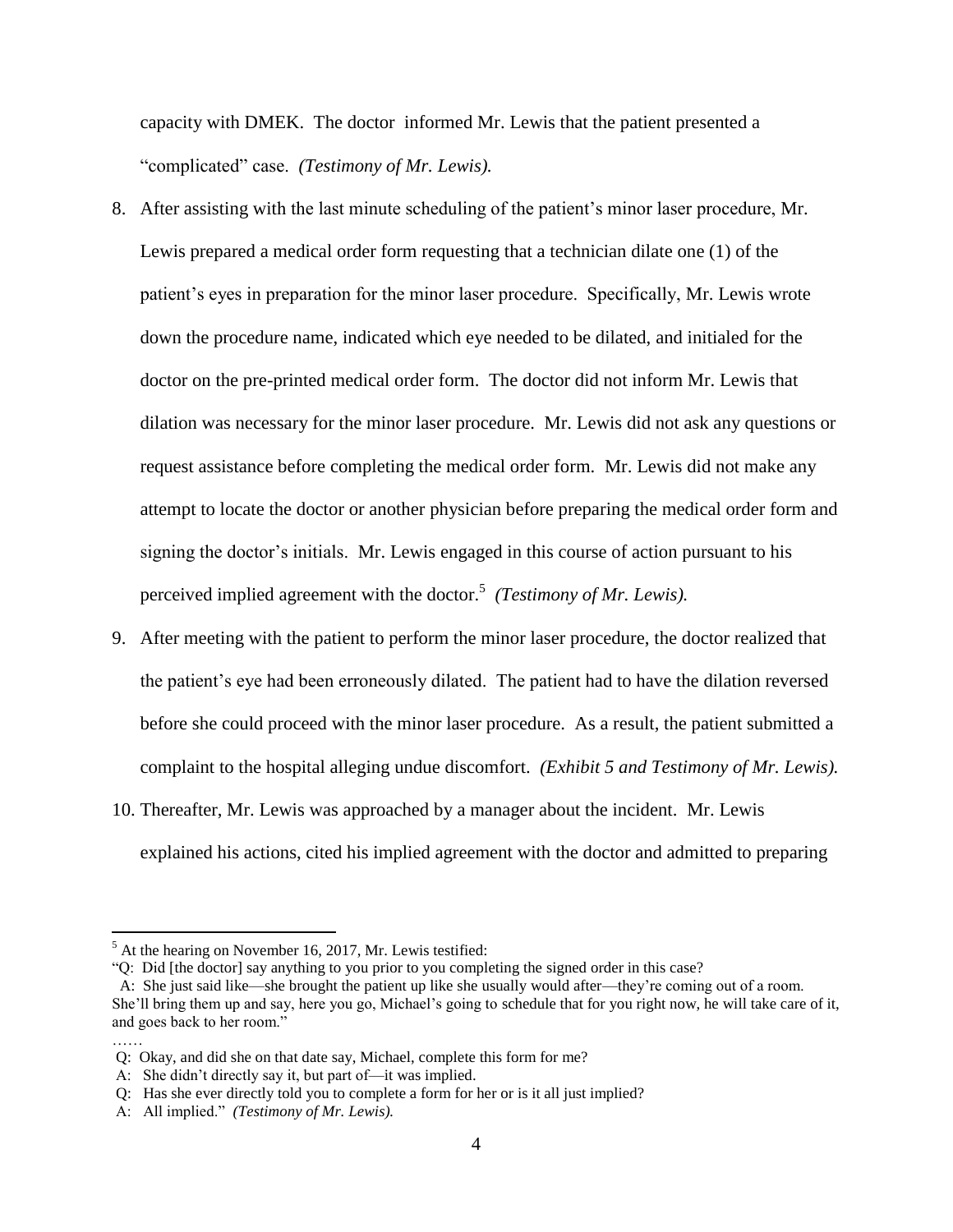and signing the medical order form. The following day, June 20, 2014, Mr. Lewis was terminated from employment. *(Exhibit 5 and Testimony of Mr. Lewis).*

*2017 Application and Review for Boston Police Officer*

- 11. On April 25, 2015, Mr. Lewis took the civil service examination for police officer and received a score of 89*. (Stipulated Fact)*
- 12. On November 1, 2015, the state's Human Resources Division (HRD) established an eligible list for police officer, which included the name of Mr. Lewis. *(Stipulated Fact)*
- 13. On February 22, 2017 and March 2, 2017, Mr. Lewis's name appeared on Certification #04401 for consideration as a Boston police officer, from which the BPD eventually appointed one hundred thirty (130) police officers, six (6) of whom were ranked below Mr. Lewis, who was tied for 76<sup>th</sup> on the Certification. *(Stipulated Facts)*
- 14. On or around March 21, 2017, Mr. Lewis signed his application and submitted it to the BPD Thereafter, Detective Kinkead was assigned to review Mr. Lewis's application and conduct a background investigation. *(Exhibit 1 and Testimony of Detective Kinkead).*
- 15. During the background investigation, Detective Kinkead reviewed all aspects of Mr. Lewis's background, including his criminal history, driving record, previous employment, references, and application. *(Testimony of Detective Kinkead).*
- 16. In the application, Mr. Lewis admitted to being terminated from the local hospital. Mr. Lewis submitted a written explanation which read, "I was terminated for filling out [doctor]'s Orders in order to expedite a patient's procedure prior to surgery. My doctor wanted a patient to have a procedure done ASAP and time was limited and it seems like pulling teeth to get the signature. This patient would have to get procedure done prior to surgery. When the patient arrived for minor procedure there was a delay and patient was upset. [Local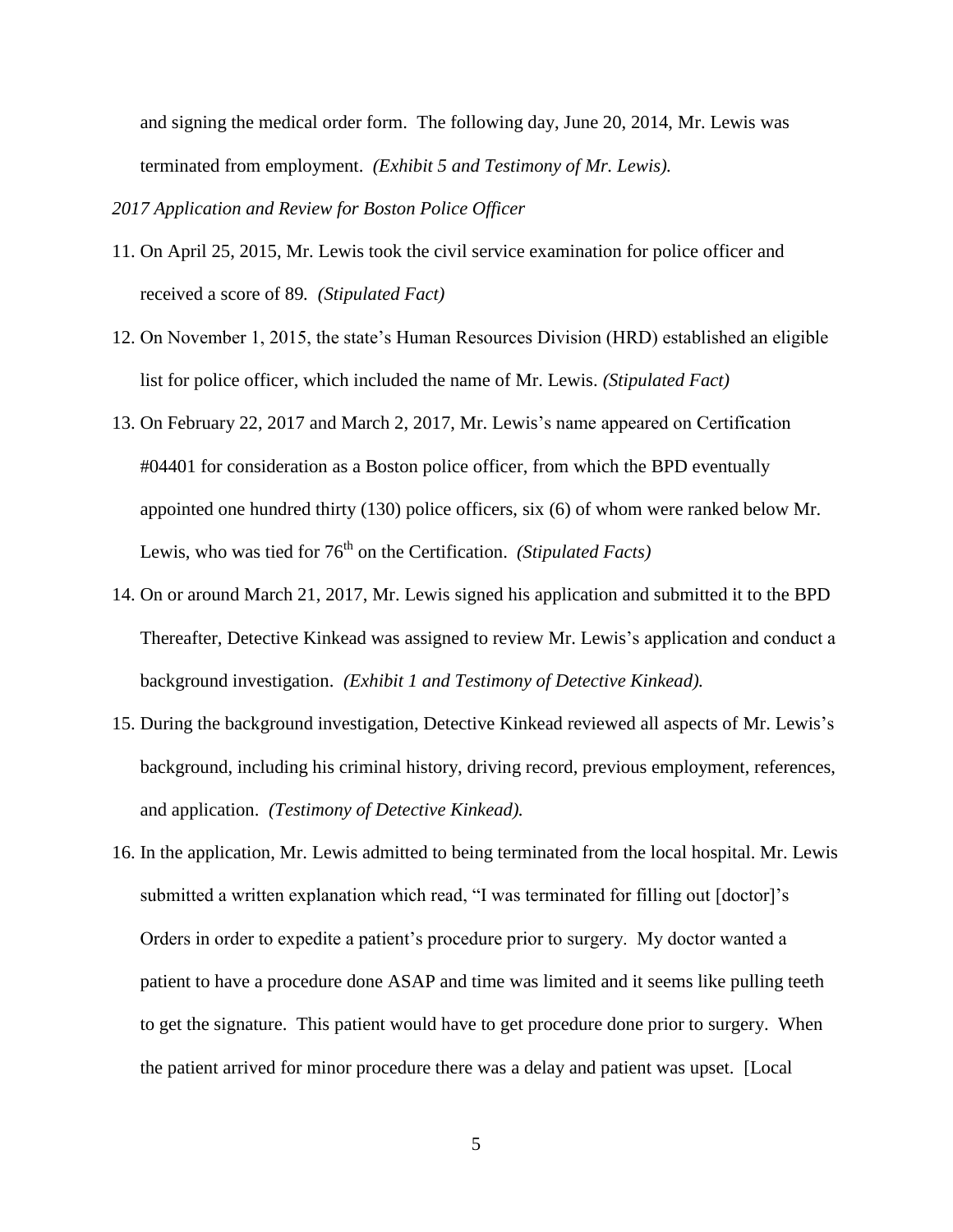hospital] of course had to make the patient whole and then noticed that the orders were filled out by me. They decided this was a termination event and I was called into the office June 20, 2014 and terminated on the spot." *(Exhibit 1).*

- 17. Detective Kinkead attempted to obtain additional information from the hospital regarding Mr. Lewis's employment and termination. Detective Kinkead spoke with the hospital Human Resources Coordinator who confirmed Mr. Lewis's prior employment with the hospital but refused to provide any additional information pursuant to company policy. *(Exhibit 4 and Testimony of Detective Kinkead).*
- 18. Detective Kinkead spoke with Mr. Lewis about his termination, and Mr. Lewis indicated that it was common practice for assistants to complete medical orders at the hospital. *(Testimony of Detective Kinkead).*
- 19. Mr. Lewis informed Detective Kinkead that he was attempting to get in touch with the doctor and that she contact Detective Kinkead and supply additional information regarding Mr. Lewis's termination. Detective Kinkead was not contacted by any physicians on Mr. Lewis's behalf. *(Testimony of Detective Kinkead).*
- 20. On or around June 17, 2017, Detective Kinkead prepared a Privileged and Confidential Memorandum which contained a summary of her investigation of Mr. Lewis's background. *(Exhibit 2).*
- 21. On or around June 29, 2017, a BPD roundtable reviewed Mr. Lewis's background and requested that Detective Kinkead obtain additional information regarding Mr. Lewis's termination from the hospital. *(Testimonies of Detective Kinkead and Driscoll).*
- 22. Following the June 29, 2017 roundtable, Detective Kinkead requested and obtained the termination notice from Mr. Lewis. The termination notice indicated that, "On Thursday,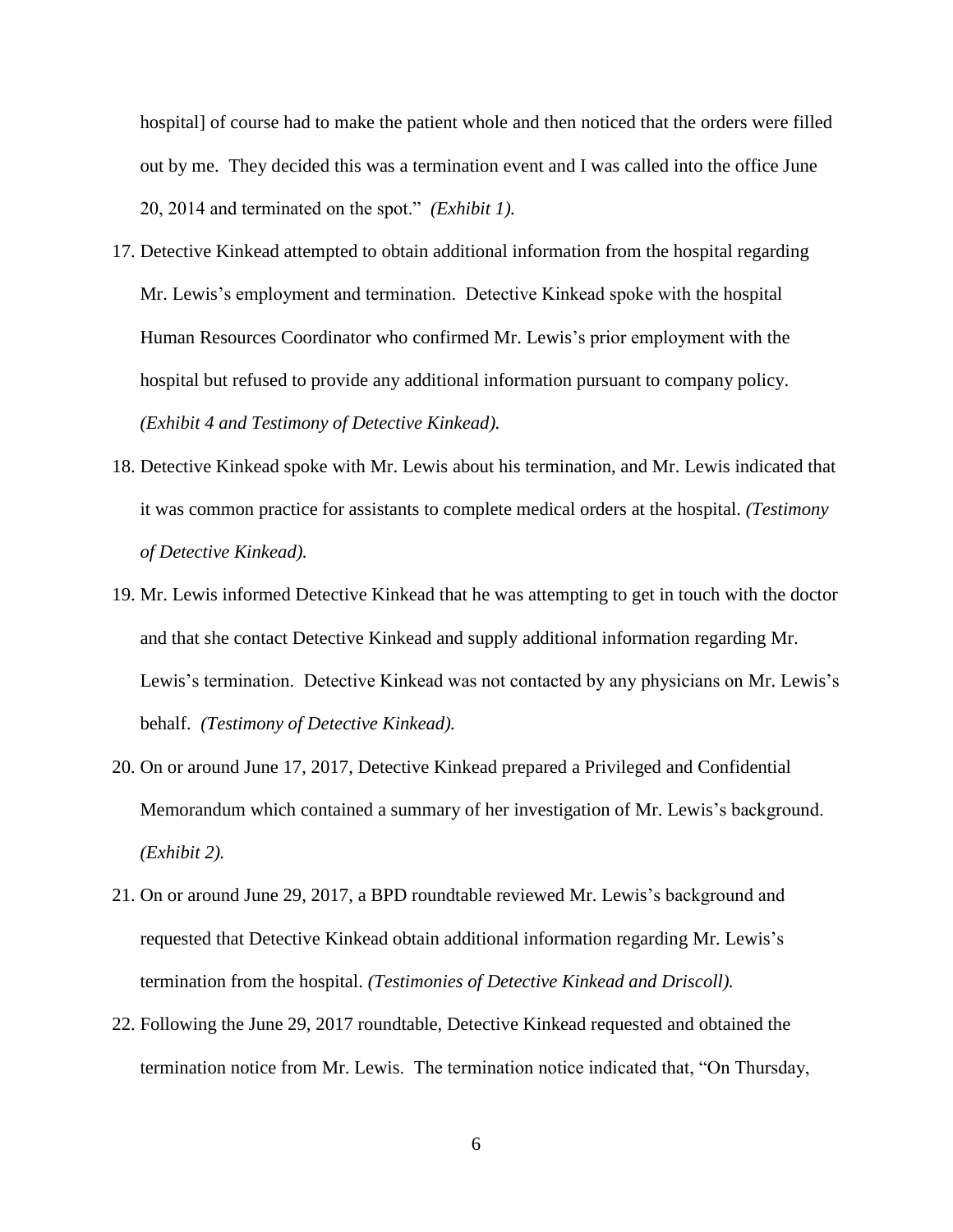June 19, 2014 a patient was prepped for a procedure by an Ophthalmic Technician based on the signed orders in their chart. When the attending physician came to perform the procedure she discovered that the orders were incorrect and additional measure had to be taken to reverse the effects of the earlier preparation causing undue discomfort to the patient. When questioned by your manager you confirmed that you completed the orders and signed the physician name to the chart." *(Exhibit 5).*

- 23. The termination notice indicated that "It is clear after investigating this incident and also by your own admission that you falsified the signature of the attending physician" and that Mr. Lewis's actions were in violation of the hospital's Human Resource Policy 5.0(q) which prohibits employees from falsifying or omitting information on an employment application, chart, record, form, or other data used by the hospital. In addition, the termination notice indicated that Mr. Lewis's actions failed to "follow the standards and expectations of professional conduct." *(Exhibit 5)*.
- 24. After obtaining the termination notice, Detective Kinkead updated the Privileged and Confidential Memorandum to incorporate the newly obtained information. On or around July 6, 2017, the roundtable reconvened to discuss Mr. Lewis's application and decided to bypass Mr. Lewis. *(Exhibit 3 and Testimonies of Detective Kinkead and Driscoll).*
- 25. The roundtable's decision to bypass Mr. Lewis was based on what they concluded was the unreasonable judgment he exercised in what they considered to be the falsifying of a physician's signature. The roundtable believed that Mr. Lewis's act of signing another individual's name reflected poorly on Mr. Lewis's credibility and capacity for truthfulness, both of which are essential requirements to become a Boston police officer. Moreover, the roundtable considered the fact that Mr. Lewis's actions were in violation of the hospital's

7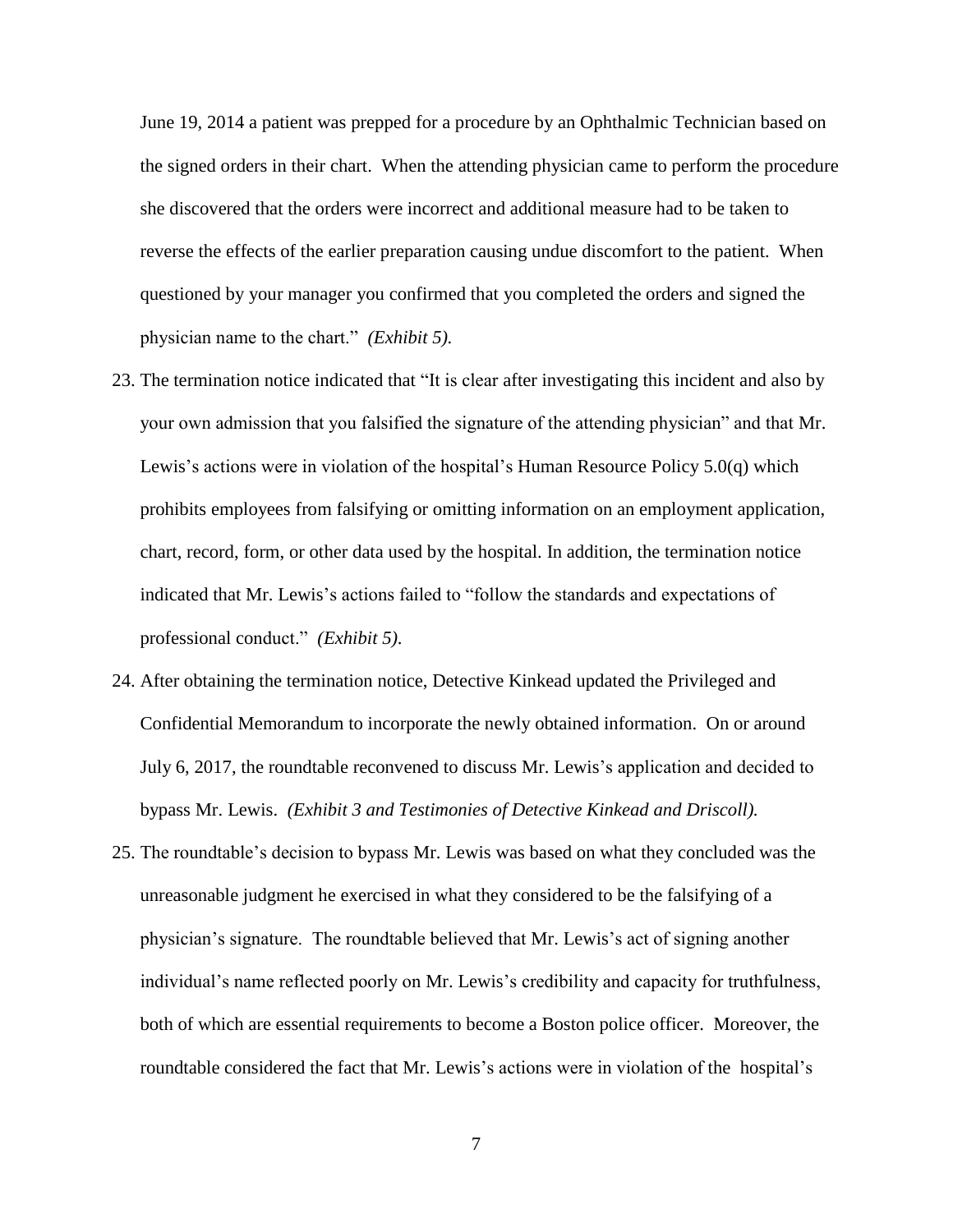written policy and established medical standards. The roundtable believed that Mr. Lewis's conduct was especially problematic because his actions caused undue discomfort to a patient. *(Exhibit 6 and Testimony of Driscoll)*.

- 26. On August 31, 2017, the BPD sent a letter to Mr. Lewis informing him of their decision to bypass him for original appointment to the position of Boston police officer. *(Exhibit 6 and Testimony of Driscoll).*
- 27. At the full hearing before the Commission, Mr. Lewis submitted a letter from the doctor, on hospital stationery, dated September 19, 2017 stating:

"To whom it may concern:

I would like to write this most enthusiastic letter of support for Michael Lewis' application to the Boston Police. Michael worked with me as an Administrative Assistant/Surgical Coordinator from 9/2010 till 6/2014. He has done the most superb job for taking care of my patients and a very busy clinical practice. He is by far the best administrative assistant I have ever had. In my opinion, the reason Michael was terminated was because he was trying to go above-and-beyond to help my practice run in the most efficient manner. He took upon himself to sign a pre-printed order sheet for a minor procedure to expedite the matters. There was no ill will or any intent to forge a signature. I personally was not in agreement with the decision to terminate Michael and, if it were up to me, I would rehire him in a heartbeat. I hope this helps with your decision in considering Michael's candidacy. I recommend him without any reservation and I hope that you will consider him highly for this important position.

Please do not hesitate to contact me if you have any questions." (Appellant Exhibit 1)

## *Legal Standard*

The fundamental purpose of the civil service system is to guard against political

considerations, favoritism, and bias in governmental hiring and promotion. The Commission is

charged with ensuring that the system operates on "[b]asic merit principles." Massachusetts

Assn. of Minority Law Enforcement Officers v. Abban, 434 Mass.256 (2001), citing Cambridge

v. Civil Serv. Comm'n., 43 Mass.App.Ct. 300 (1997). "Basic merit principles" means, among

other things, "assuring fair treatment of all applicants and employees in all aspects of personnel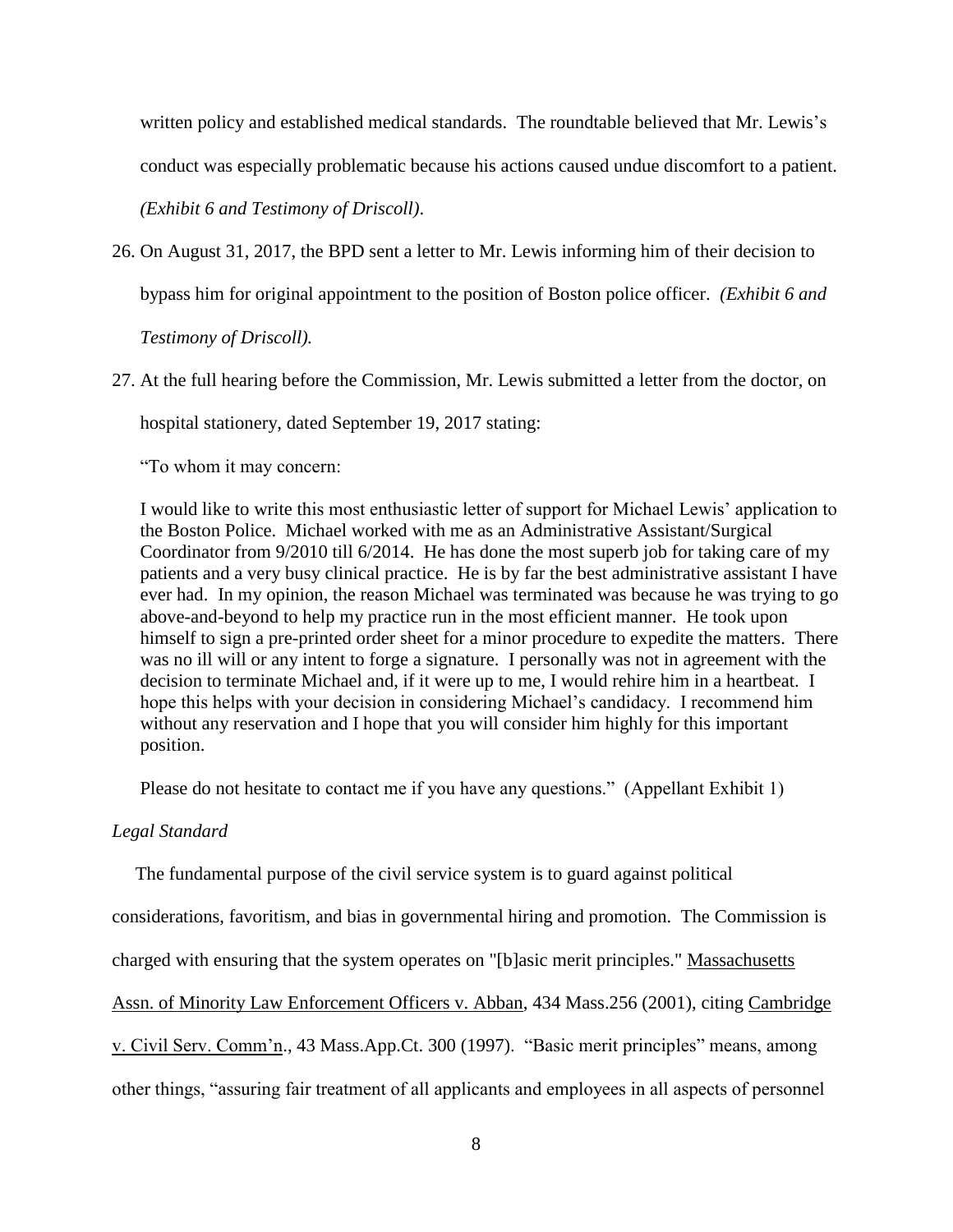administration" and protecting employees from "arbitrary and capricious actions." G.L. c. 31, section 1. Personnel decisions that are marked by political influences or objectives unrelated to merit standards or neutrally applied public policy represent appropriate occasions for the Civil Service Commission to act. Cambridge at 304.

 The issue for the Commission is "not whether it would have acted as the appointing authority had acted, but whether, on the facts found by the commission, there was reasonable justification for the action taken by the appointing authority in the circumstances found by the commission to have existed when the Appointing Authority made its decision." Watertown v. Arria, 16 Mass.App.Ct. 331, 332 (1983). See Commissioners of Civil Service v. Municipal Ct. of Boston, 369 Mass. 84, 86 (1975); and Leominster v. Stratton, 58 Mass.App.Ct. 726, 727-728 (2003).

 The Commission's role, while important, is relatively narrow in scope: reviewing the legitimacy and reasonableness of the appointing authority's actions. City of Beverly v. Civil Service Comm'n, 78 Mass.App.Ct. 182, 189, 190-191 (2010) citing Falmouth v. Civil Serv. Comm'n, 447 Mass. 824-826 (2006) and ensuring that the appointing authority conducted an "impartial and reasonably thorough review" of the applicant.

#### *Analysis*

 In Beverly, a candidate for police officer was bypassed for appointment because he was terminated from his previous employer for serious misconduct – the unauthorized access of the voicemail accounts of other employees. A majority of the Commission concluded that the City "failed to prove that [the candidate] illegally accessed voicemails of employees …. the reason given for his bypass, and accordingly did not support the reason by the necessary preponderance of the evidence."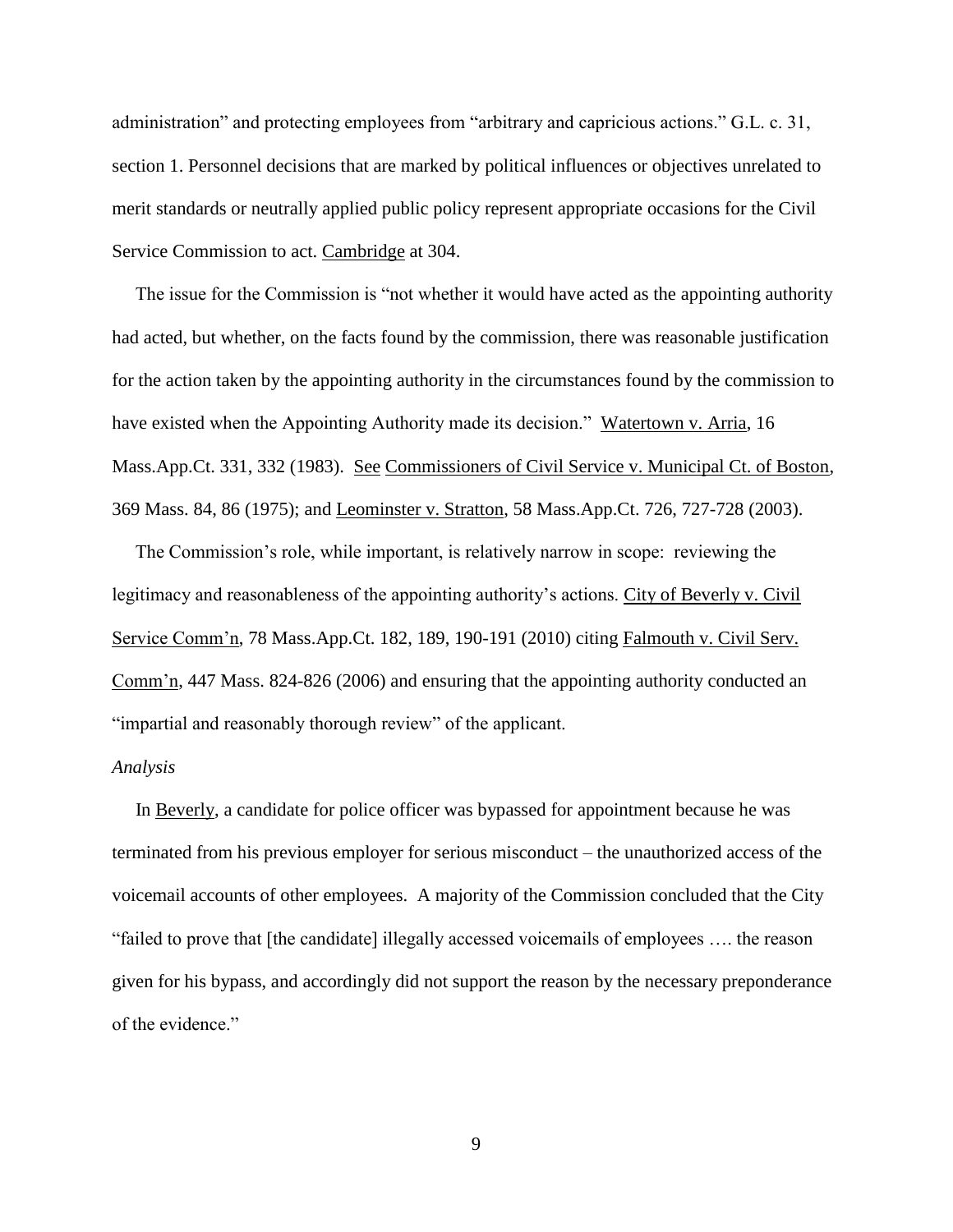That decision was subsequently vacated by the Superior Court. Agreeing with the Superior Court, the Appeals Court stated, "Instead of focusing on whether the city had carried its burden of demonstrating a 'reasonable justification' the commission focused on whether the city had proven that [the candidate] in fact engaged in the misconduct. We believe the commission erred as a matter of law in placing such an added evidentiary burden on the city. In simple terms, neither [the candidate] nor the commission has presented a convincing argument that the Legislature intended to force an appointing authority to hire a job applicant for such a sensitive position unless it is able to prove to the commission's satisfaction that the applicant in fact engaged in the serious alleged misconduct for which he was fired."

 Applied here, the Boston Police Department is not required to prove that Mr. Lewis actually violated the hospital's policies and that he completed orders and signed a physician's name to a patient's chart without authorization. Rather, they are required to show that they conducted a reasonably thorough review of that matter and, after such review, decided to bypass Mr. Lewis for a valid reason. They have done so.

 Instead of simply relying on the relatively recent termination to bypass Mr. Lewis, the BPD sought to obtain additional information from the hospital regarding Mr. Lewis's termination but was effectively rebuffed by their human resource department "due to legal reasons". The BPD then obtained from Mr. Lewis the termination letter from the hospital stating that, based on an investigation and Mr. Lewis's own statements, that he had falsified a doctor's signature. The BPD then provided Mr. Lewis with an opportunity to respond (in writing and during a meeting with the background investigator) to the charges. The BPD then convened a roundtable, which included the background investigator, to discuss the findings of the background investigation. Based on all of the information obtained, the BPD concluded that Mr. Lewis, while employed at

10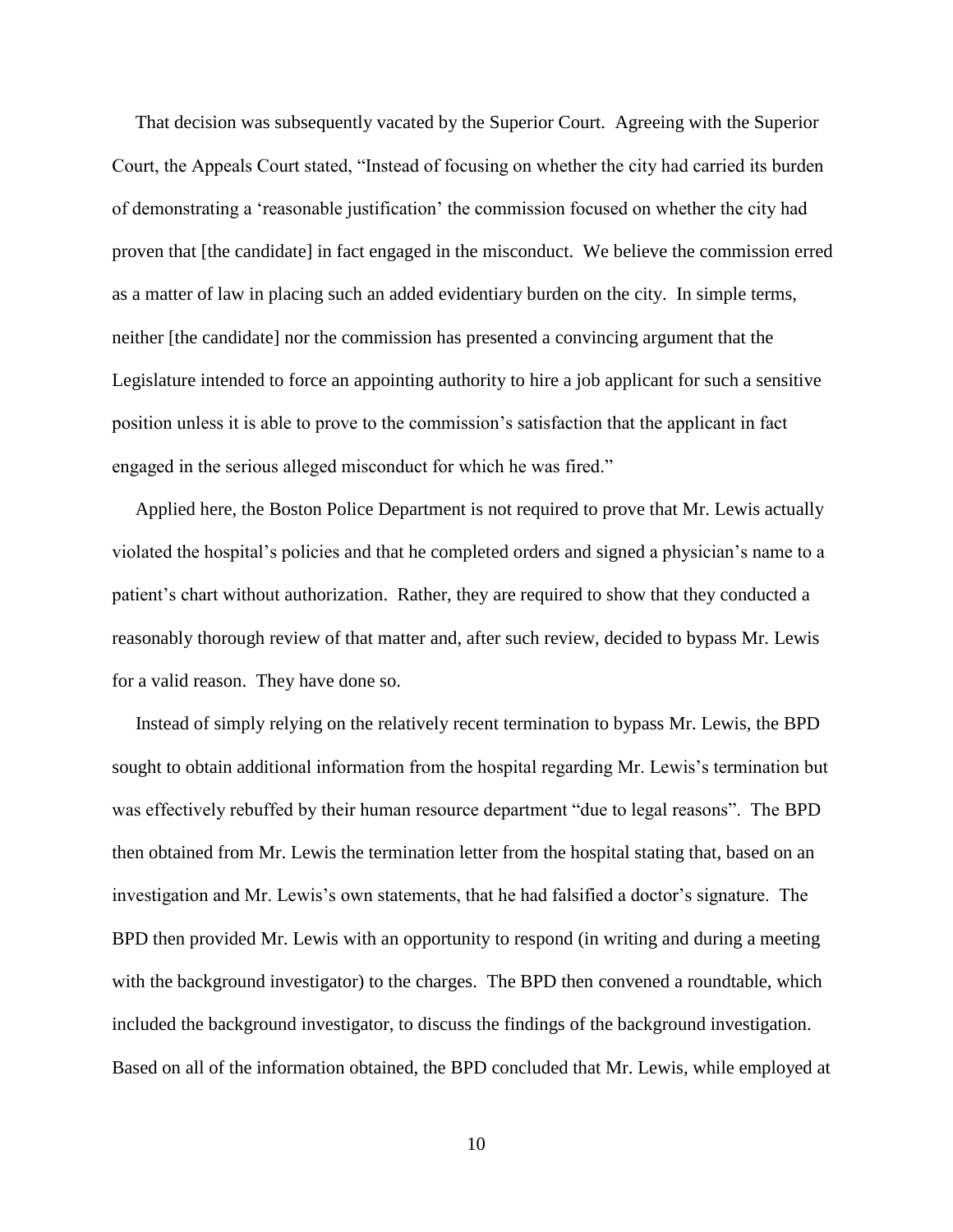the hospital, exercised unreasonable judgment by completing a doctor's order without the training or qualifications that a doctor possesses, and, as a result, caused undue discomfort was caused to the patient.

 Even if the BPD was required to prove that Mr. Lewis engaged in the alleged misconduct at the hospital (which they are not), the preponderance of the evidence would support such a finding. After listening to Mr. Lewis's testimony at the hearing before the Commission, two things were clear: 1) Mr. Lewis did not have a doctor's authorization to order that a patient's eye be dilated; and 2) Mr. Lewis, to this day, fails to understand the gravity of effectively making medical decisions for a patient without authorization – *or any medical training*.

 Frankly, I was stunned to review the highly-accredited doctor's letter (presumably unauthorized by the hospital that refused to even confirm that Mr. Lewis was terminated) that sought to minimize, if not excuse, what occurred here. However, even if I were to consider this hearsay evidence, the letter from the doctor states that Mr. Lewis, whose job was clearly administrative in nature, "took upon himself" the act of ordering the dilation for the patient. *Conclusion*

 For all of the above reasons, the BPD had reasonable justification to bypass Mr. Lewis for appointment as a police officer. His appeal under Docket No. G1-17-175 is hereby *denied*. Civil Service Commission

*/s/ Christopher Bowman* Christopher C. Bowman Chairman

By vote of the Civil Service Commission (Bowman, Chairman; Camuso, Ittleman, Stein, and Tivnan, Commissioners) on April 12, 2018.